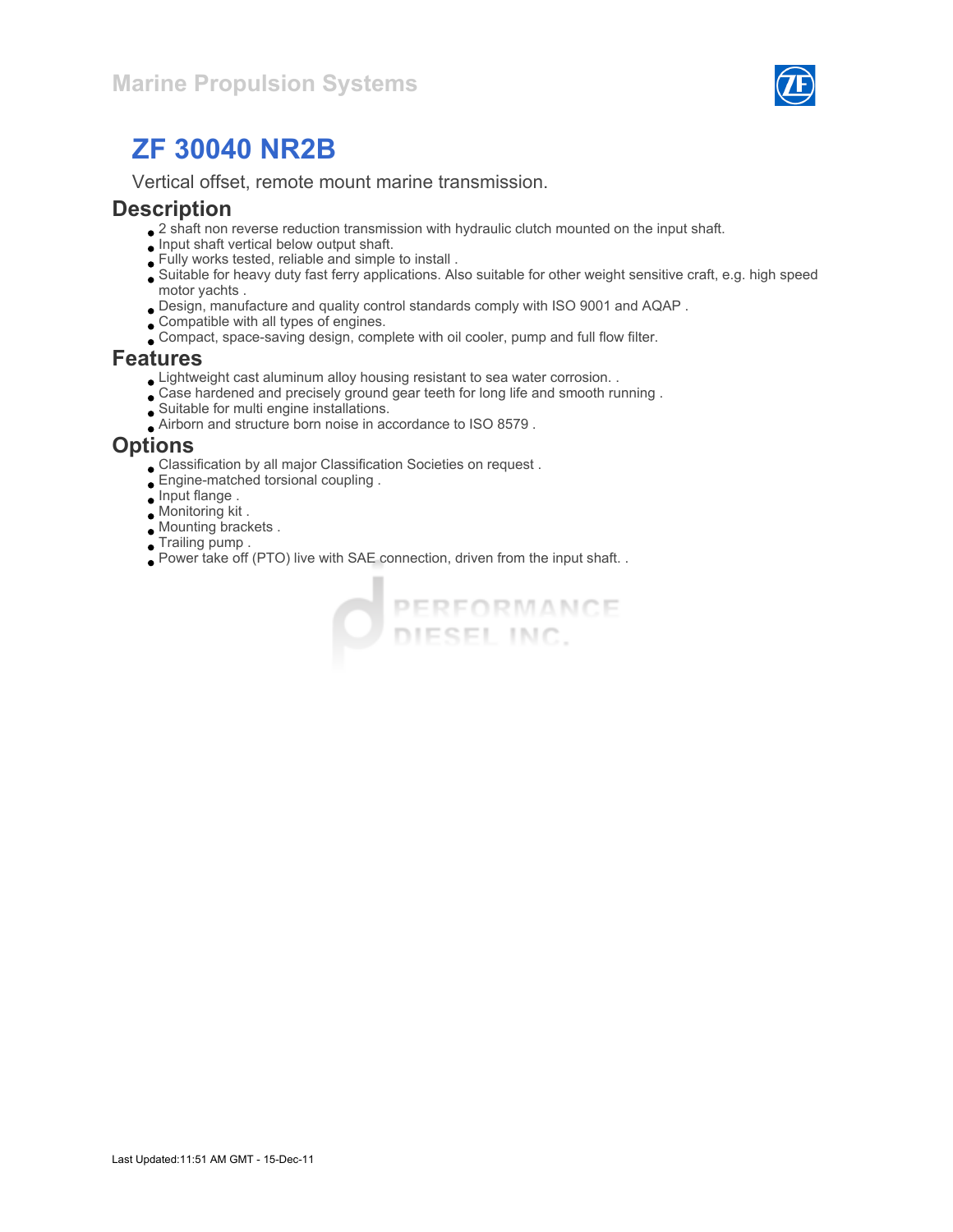# Ratings

## Light Duty

| RATIOS                                                                         |    | <b>MAX. TORQUE POWER/RPM</b>                                 |           |    |           |          | <b>INPUT POWER CAPACITY</b> |          |           |    |            |  |
|--------------------------------------------------------------------------------|----|--------------------------------------------------------------|-----------|----|-----------|----------|-----------------------------|----------|-----------|----|------------|--|
|                                                                                | Nm | ftlb                                                         | <b>kW</b> | hp | <b>kW</b> | hp       | <b>kW</b>                   | hp       | <b>kW</b> | hp | <b>RPM</b> |  |
|                                                                                |    |                                                              |           |    |           | 1800 rpm |                             | 2000 rpm | 2100 rpm  |    |            |  |
| $\blacksquare$   1.514*, 1.735, 1.906, 2.032,<br>$ 2.207$ <sup>*</sup> , 2.577 |    | 28766 21217 3.0121 4.0394 5422 7271 6024 8079 6326 8483 2300 |           |    |           |          |                             |          |           |    |            |  |

Special Order Ratio.

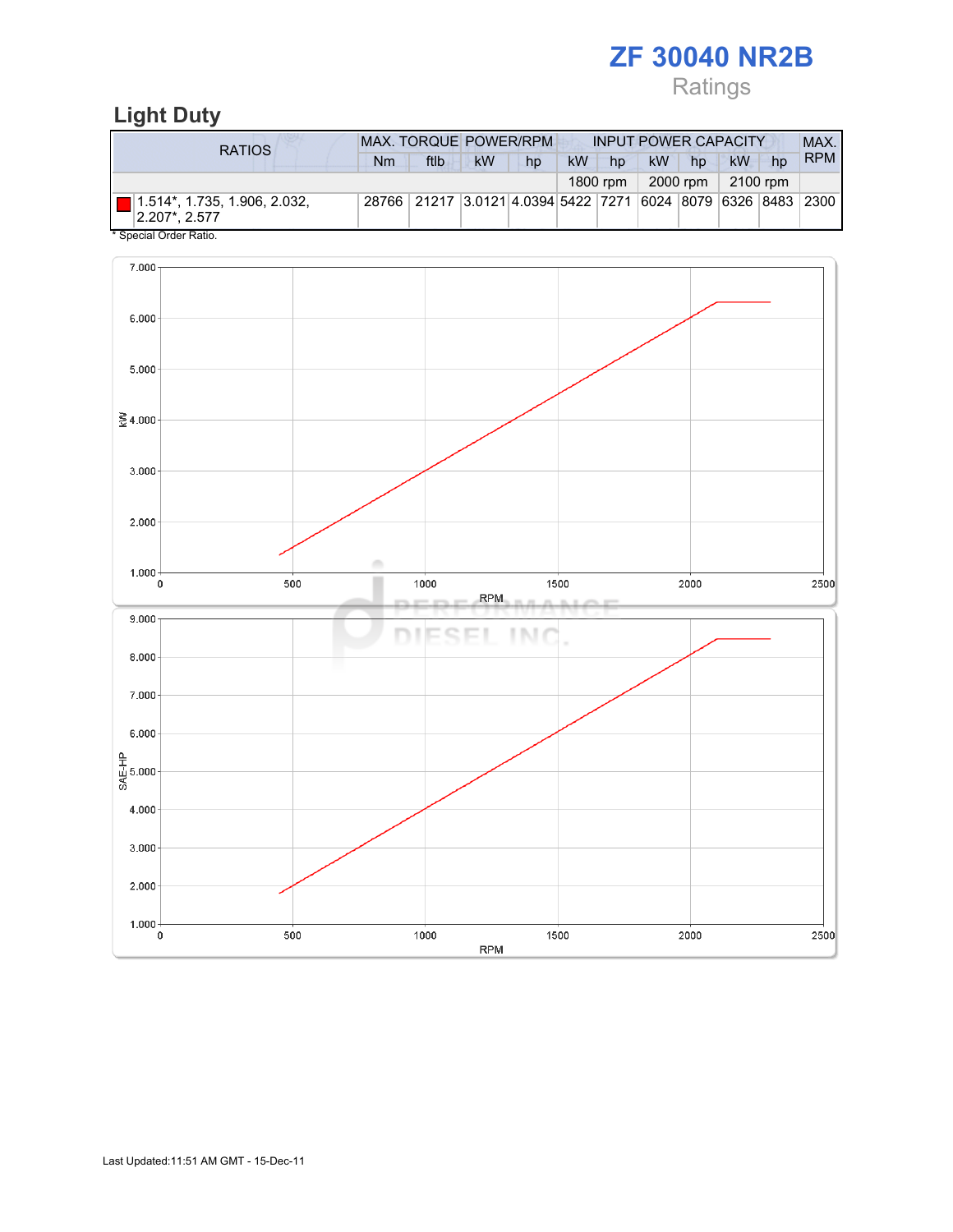# Ratings

## Medium Duty

| RATIOS                                        |       | <b>MAX. TORQUE POWER/RPM</b> |                                                        |    |    | <b>INPUT POWER CAPACITY</b> |           |          |           |    |            |
|-----------------------------------------------|-------|------------------------------|--------------------------------------------------------|----|----|-----------------------------|-----------|----------|-----------|----|------------|
|                                               | Nm    | ftlb                         | <b>kW</b>                                              | hp | kW | hp                          | <b>kW</b> | hp       | <b>kW</b> | hp | <b>RPM</b> |
|                                               |       |                              |                                                        |    |    | 1600 rpm                    |           | 1800 rpm | 2000 rpm  |    |            |
| 1.514*, 1.735, 1.906, 2.032,<br>2.207*, 2.577 | 24349 |                              | 17959 2.5496 3.4191 4079 5471 4589 6154 5099 6838 2300 |    |    |                             |           |          |           |    |            |

Special Order Ratio.

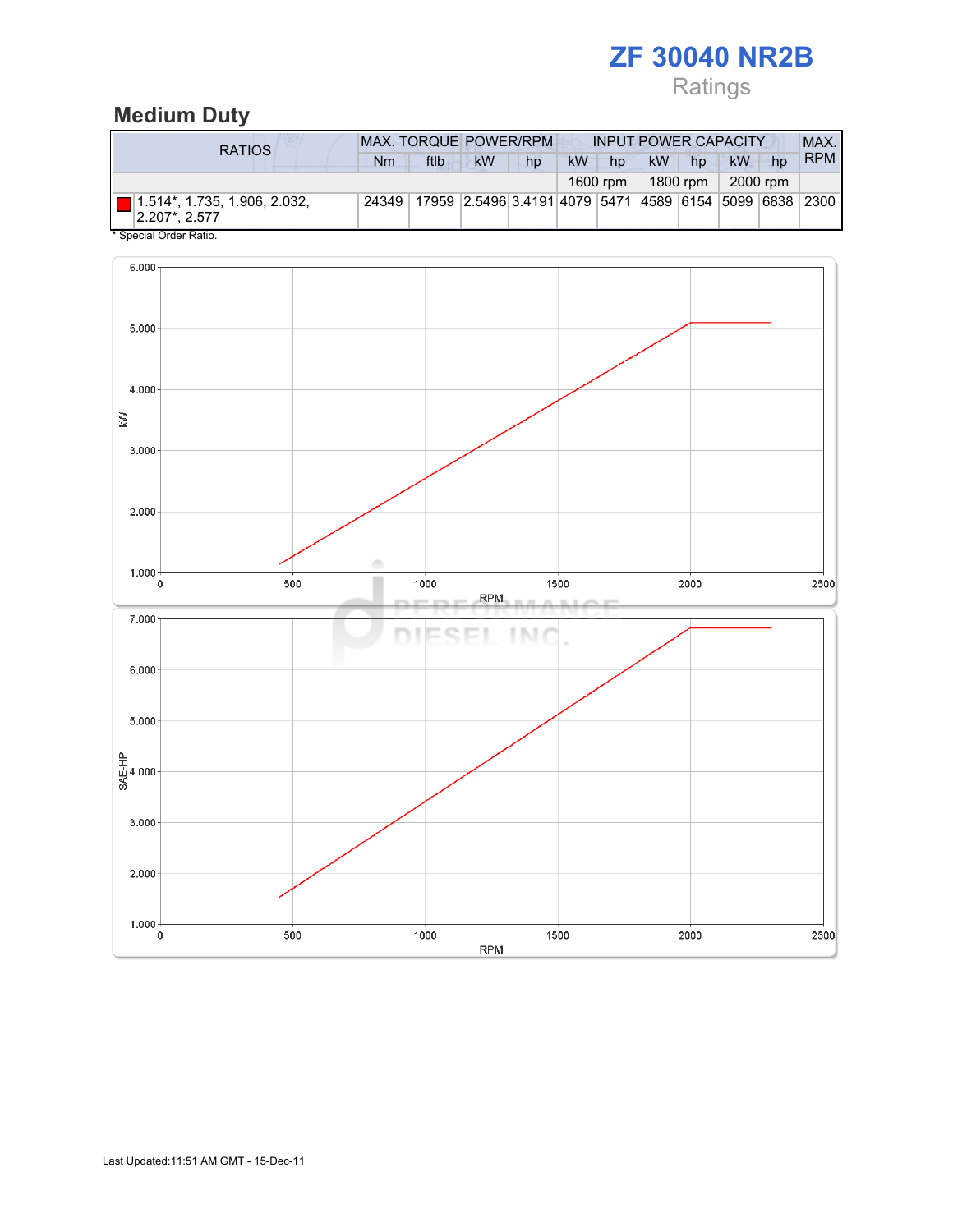## Ratings

## Continuous Duty

| <b>RPM</b><br><b>kW</b><br><b>kW</b><br>ftlb<br><b>kW</b><br><b>kW</b><br>Nm<br>hp<br>hp<br>hp<br>hp<br>1600 rpm<br>1800 rpm<br>1200 rpm<br>14200 2.0160 2.7035 2419 3244 3226 4326 3629 4866  <br>$\Box$ 1.514*, 1.735, 1.906, 2.032,<br>  1800 <br>19253<br>2.207*, 2.577 | <b>RATIOS</b> | <b>MAX. TORQUE POWER/RPM</b> |  |  |  | <b>INPUT POWER CAPACITY</b> |  |  |  |  |  | MAX. |
|-----------------------------------------------------------------------------------------------------------------------------------------------------------------------------------------------------------------------------------------------------------------------------|---------------|------------------------------|--|--|--|-----------------------------|--|--|--|--|--|------|
|                                                                                                                                                                                                                                                                             |               |                              |  |  |  |                             |  |  |  |  |  |      |
|                                                                                                                                                                                                                                                                             |               |                              |  |  |  |                             |  |  |  |  |  |      |
|                                                                                                                                                                                                                                                                             |               |                              |  |  |  |                             |  |  |  |  |  |      |

Special Order Ratio.

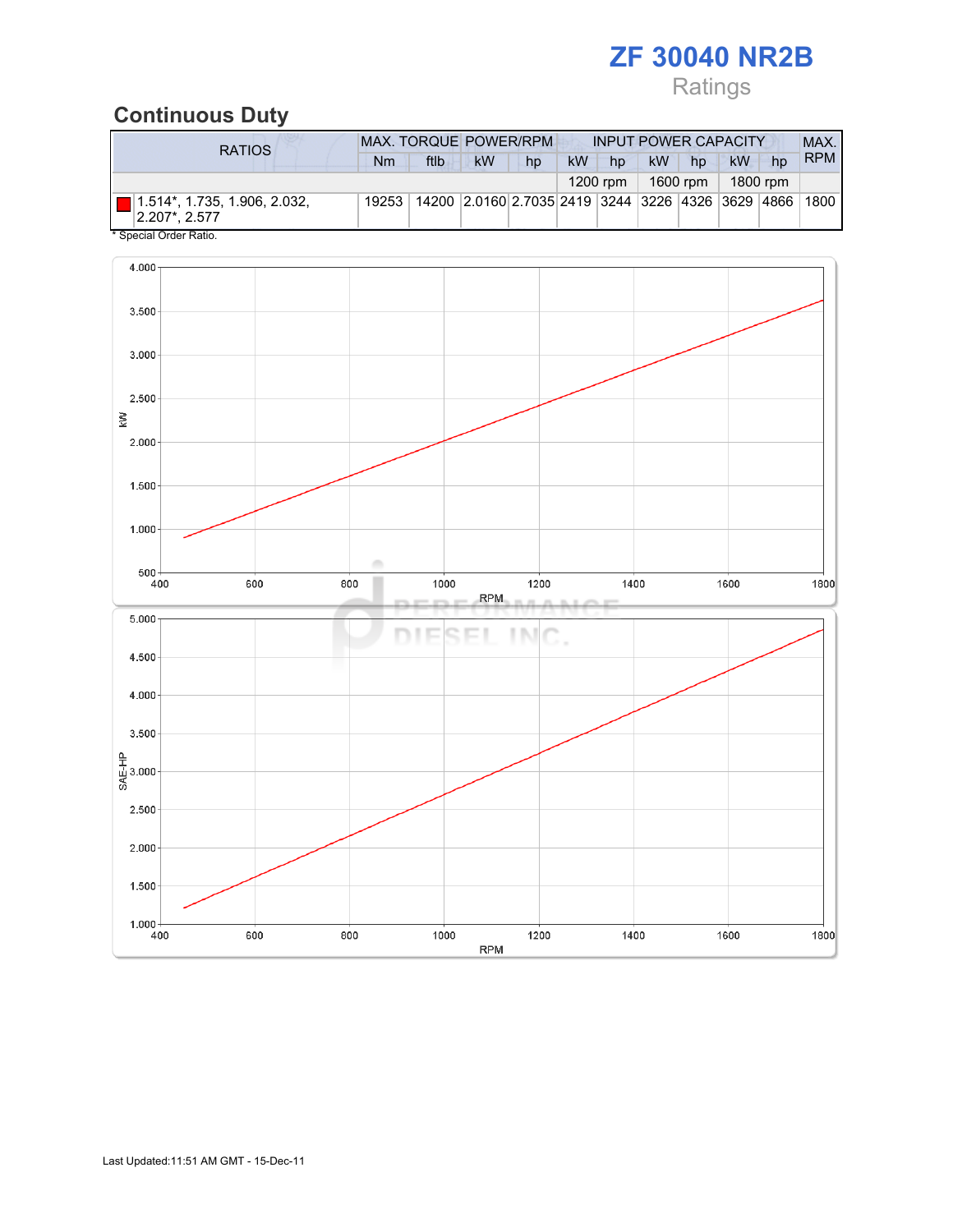ZF 30040 NR2B **Dimensions** 



| mm (inches) |                |                |            |                |                            |            |                |  |  |
|-------------|----------------|----------------|------------|----------------|----------------------------|------------|----------------|--|--|
| A           | B <sub>1</sub> | B <sub>2</sub> | H1         | H <sub>2</sub> |                            |            | L <sub>2</sub> |  |  |
| 475 (18.7)  | 455 (17.9)     | 455 (17.9)     | 440 (17.3) | 1,112(43.8)    | 1,032(40.6)                | 750 (29.5) | 480 (18.9)     |  |  |
|             |                | Weight kg (lb) |            |                | Oil Capacity Litre (US qt) |            |                |  |  |
|             |                | 1,640 (3,608)  |            |                | 75.0 (80.0)                |            |                |  |  |

#### Output Coupling Dimensions Е МC

|       |  |  |                |  |  |     | <b>Bolt Holes</b>                                |      |
|-------|--|--|----------------|--|--|-----|--------------------------------------------------|------|
|       |  |  |                |  |  | No. | Diameter (E)                                     |      |
| mm in |  |  | mm in mm in mm |  |  |     | mm                                               |      |
|       |  |  |                |  |  |     | $ 435 $ 17.1 385 15.2 330 13.0 46.0 1.81 20 30.4 | 1.20 |